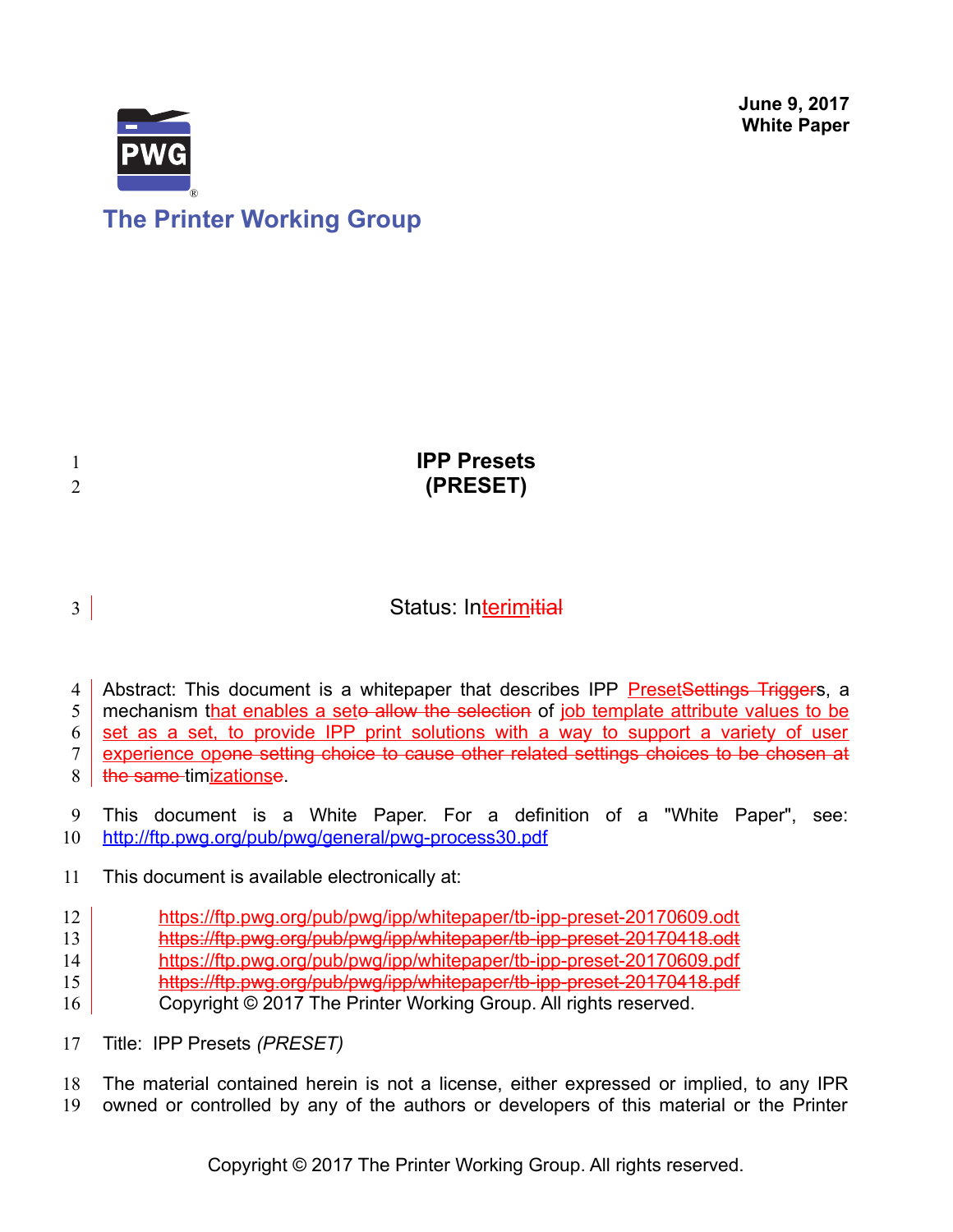

# **The Printer Working Group**

Working Group. The material contained herein is provided on an "AS IS" basis and to the maximum extent permitted by applicable law, this material is provided AS IS AND WITH ALL FAULTS, and the authors and developers of this material and the Printer Working Group and its members hereby disclaim all warranties and conditions, either expressed, implied or statutory, including, but not limited to, any (if any) implied warranties that the use of the information herein will not infringe any rights or any implied warranties of merchantability or fitness for a particular purpose. 20 21 22 23 24 25 26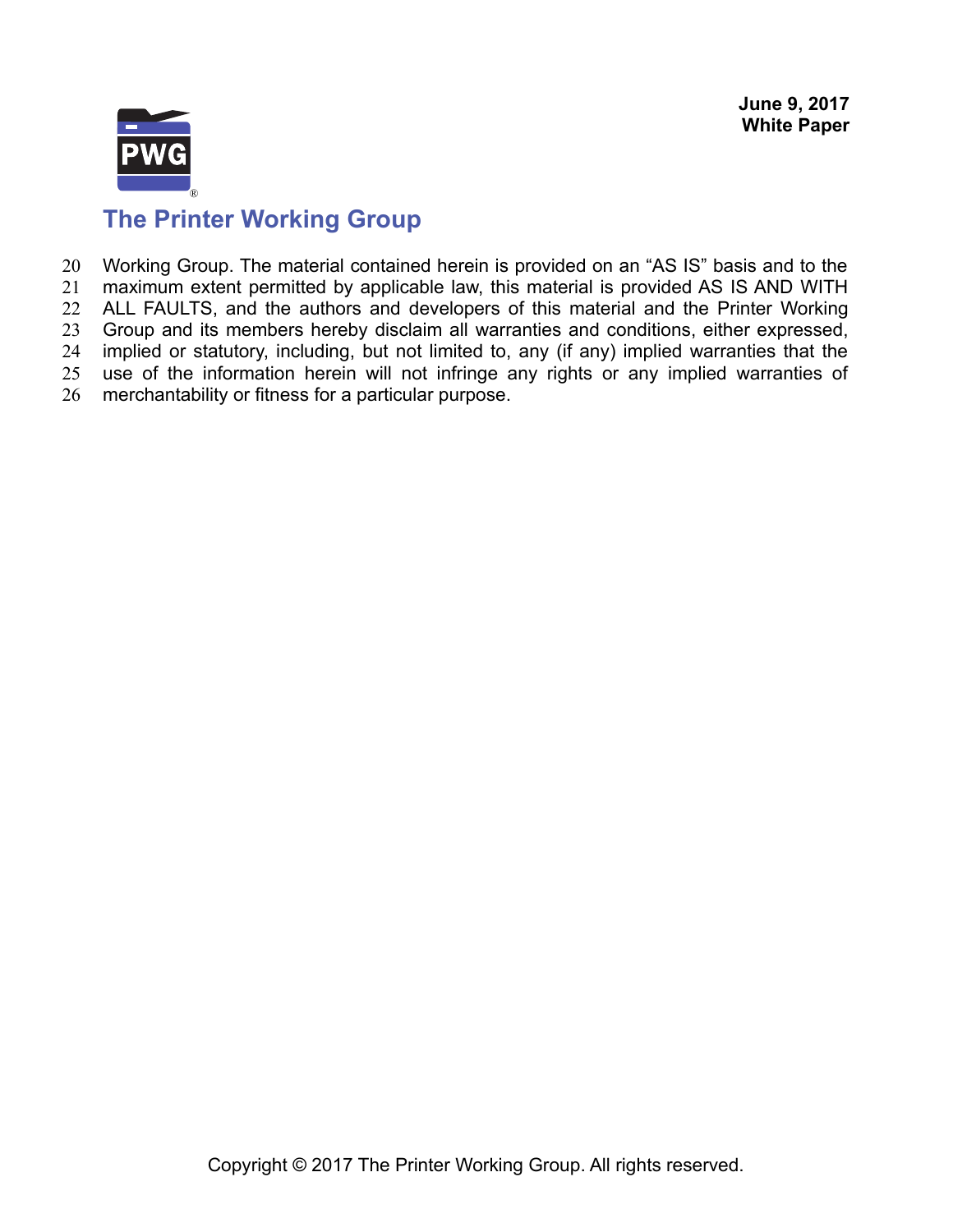| 27 | <b>Table of Contents</b> |  |
|----|--------------------------|--|
| 28 |                          |  |
| 29 |                          |  |
| 30 |                          |  |
| 31 |                          |  |
| 32 |                          |  |
| 33 |                          |  |
| 34 |                          |  |
| 35 |                          |  |
| 36 |                          |  |
| 37 |                          |  |
| 38 |                          |  |
| 39 |                          |  |
| 40 |                          |  |
| 41 |                          |  |
| 42 |                          |  |
| 43 |                          |  |
| 44 |                          |  |
| 45 |                          |  |
| 46 |                          |  |
| 47 |                          |  |
| 48 |                          |  |
| 49 |                          |  |
|    |                          |  |

50

# **List of Figures**

51

# **List of Tables**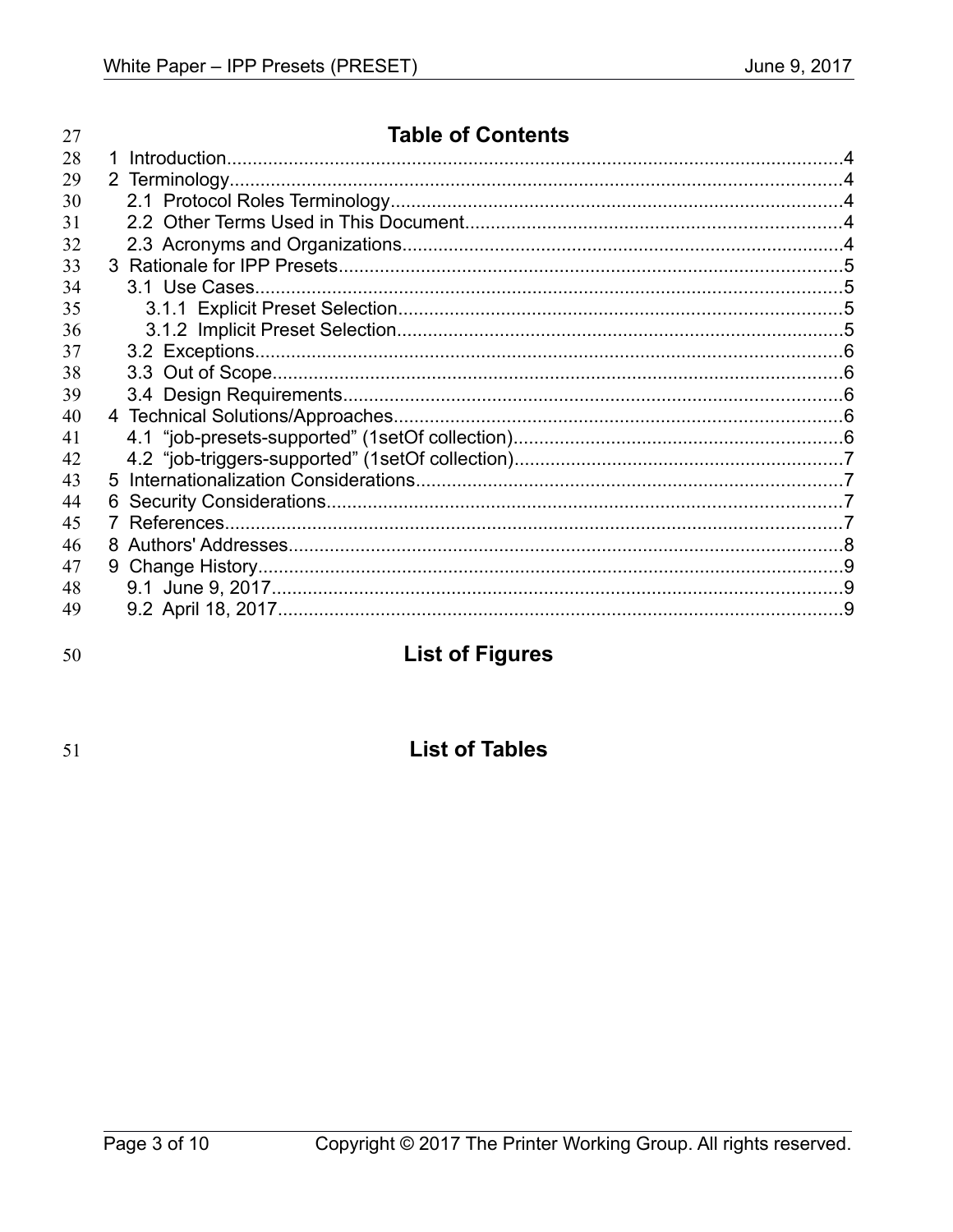### **1 Introduction** 52

This whitepaper defines a system of new IPP attributes that allow a Printer to describe a set of one or more "presets", which are a set of job template attributes and attribute values that are applied together as a group. Each preset set has a named label and may also have an associated "trigger", allowing the preset to be applied in response to some initial user selection. 53 54 55 56 57

This whitepaper introduces the notion of settings groups or "presets" to the IPP protocol 59 and ecosystem. 58

60 Terminology

#### **1.1 Protocol Roles Terminology** 61

This document defines the following protocol roles in order to specify unambiguous conformance requirements: 62 63

*Client*: Initiator of outgoing IPP session requests and sender of outgoing IPP operation requests (Hypertext Transfer Protocol -- HTTP/1.1 [\[RFC7230\]](#page-8-0) User Agent). 64 65

*Printer*: Listener for incoming IPP session requests and receiver of incoming IPP operation 66

requests (Hypertext Transfer Protocol -- HTTP/1.1 [\[RFC7230\]](#page-8-0) Server) that represents one 67

or more Physical Devices or a Logical Device. 68

#### **1.2 Other Terms Used in This Document** 69

User: A person or automata using a Client to communicate with a Printer. 70

#### **1.3 Acronyms and Organizations** 71

- *IANA*: Internet Assigned Numbers Authority,<http://www.iana.org/> 72
- *IETF*: Internet Engineering Task Force,<http://www.ietf.org/> 73
- *ISO*: International Organization for Standardization,<http://www.iso.org/> 74
- PWG: Printer Working Group,<http://www.pwg.org/> 75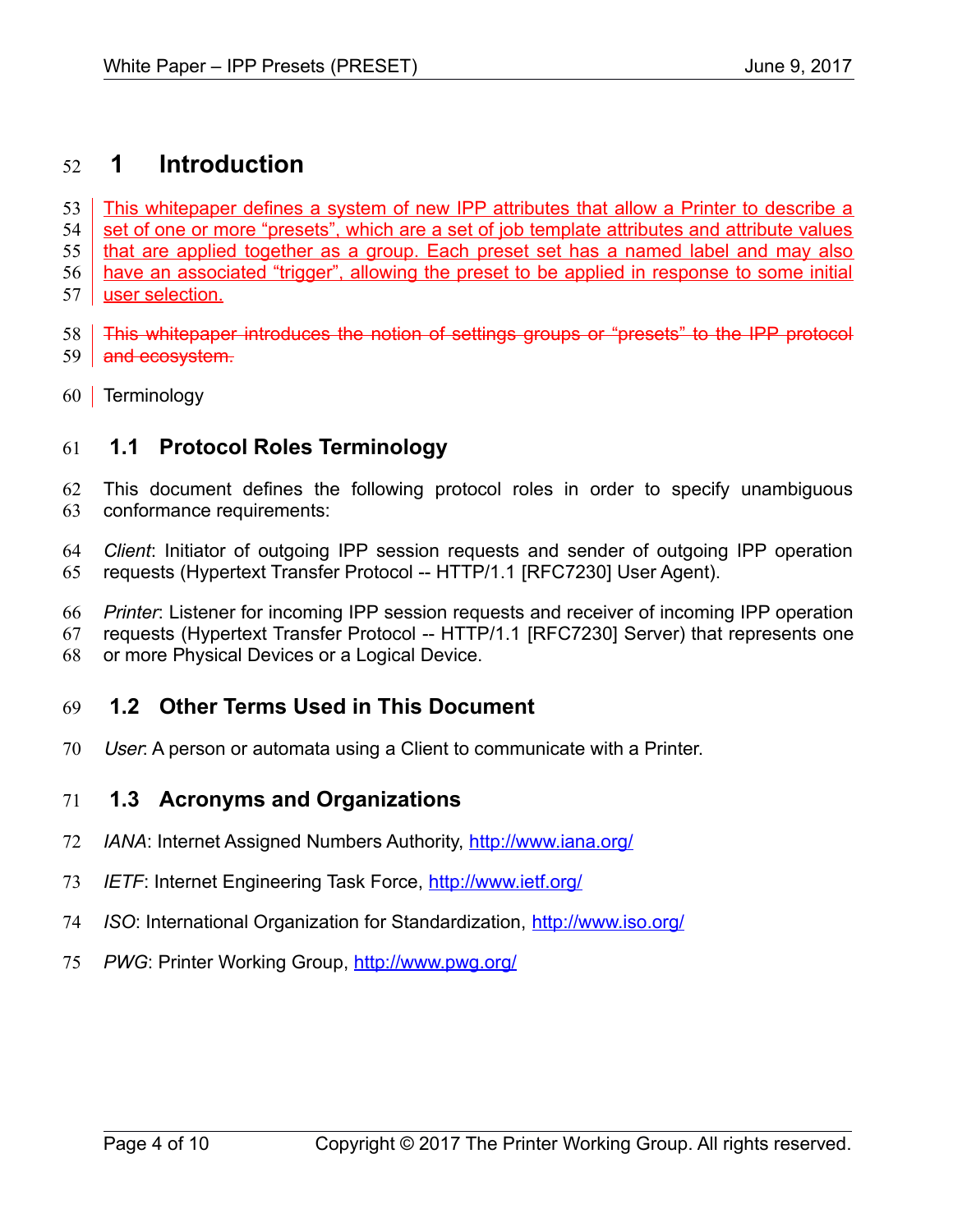### **2 Rationale for IPP Presets** 76

There are circumstances where a number of settings are chosen as a set to achieve some common printing objective or workflow scenario. For example, the act of selecting a 4"x6" media size implies the desire to print photos. If doing so could trigger the automatic selection of an associated group of settings (change media type to glossy photo, setting the print quality to 'best'), that could have a positive user experience benefit. Sometimes these groups of settings are referred to as "presets". 77 78 79 80 81 82

- Most vendor / model-specific drivers and driver system implement support for such associations, but they do this by including logic in the driver itself. For driverless / omni-83 84
- 85
- driver systems such as IPP Everywhere, some settings collections could be constructed on the Client system, but some could originate from the Printer. IPP needs to be extended to 86
- provide attributes to convey these from the Printer to a Client to support Printer-originated 87
- "presets", to support the use cases below. 88
- There is currently no way for the Printer to supply explicit preset information to the Client. 89
- Preset information can be configured by admin, operator, or vendor. A crude facility could 90
- be provided using Validate-Job and the "job-preferred-attributes" in the response, but that 91
- requires additional Client / Printer operations that are undesirable. This should be 92
- manageable locally to the Client once the settings bundles have been provided to it by the 93
- Printer. 94
- It is desirable that individual settings changed by the application of a preset are still able to 95
- be configurable by the User. 96
- There are cases where a particular settings choice chosen by the User logically should 97
- then lead to other choices being made as well. As a simple example, if the User changes 98
- the selected media size to 4"x6", that size is usually used with a particular photo media 99
- type, and also typically implies setting the print quality to 'best'. There is currently no 100
- mechanism in IPP to create associations between these related settings. This leaves the 101
- burden on the User to make all these changes, which visually may be in different panels in 102
- a print dialog. 103
- 104 | Use Cases
- Provide use cases for the document in subsections using the casual use case format. 105
- **2.1.1 Explicit PresetPhoto Media Selectioned** 106
- Bert has found a good recipe for gazpacho on the Web, and wants to print the recipe to put 107
- it into his recipe binder. He clicks on the "Print" button in the web page. When the print 108

dialog is presented, he selects the settings preset labeled "Recipe for binder" in his print 109

- dialog, that selects "2 pages per sheet" and disables two-sided printing all at once. He 110
- prints the recipe, cuts it to size, and puts it into his recipe binder. 111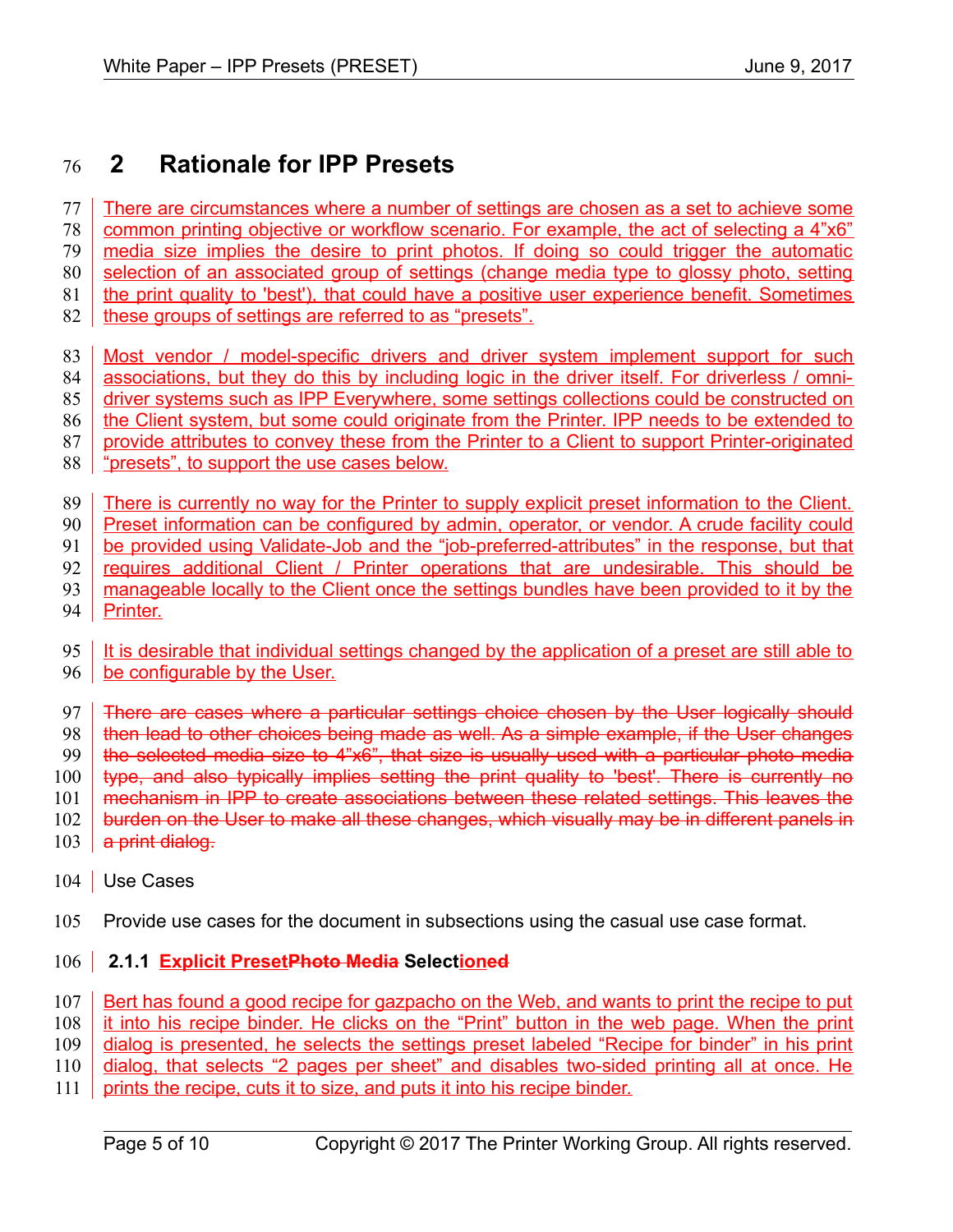## 112 2.1.2 **Implicit Preset Selection**

113 | Kelli is in the process of printing a photo. In the print dialog, she switches the selected media from A4 to 4"x6". The Printer has indicated that the 4"x6" media size is associated with a glossy photo media type, single-sided printing, and 'best' print quality. The Client updates the print dialog and the job ticket **automatically to includeto reflect** those changes. Kelli is pleased that these choices were made automatically by her system, saving her time and effort. 114 115 116 117 118

#### **2.2 Exceptions** 119

- 120 There are no exceptions.
- 121 Provide exceptions for the use cases using the casual use case format.
- 122 Out of Scope

133

- The following are considered out of scope for this document: 123
- 1. User presentation of these options 124
- 2. Changes to the core IPP specifications 125

#### **2.3 Design Requirements** 126

- The design requirements for this document are: 127
- 1. Define new IPP attributesextensions to specify groups of attributes and IPP toallow a collection of attribute values to be specified that will be applied chosen as a group when either a particular attribute value is chosen as a "trigger", or as a named "preset group". 128 129 130 131 132
	- 2. Support the specification of a "trigger" attribute value in the group, to support implicit group selection.
- 3. Support the specification of a "label" or "label key" in the group, to support explicit group selection via a name presented to the user, that might be localized. 134 135 136
- 4. Define a container for those collections 137
- 5. Register all attributes and operations with IANA 138

## **3 Technical Solutions/Approaches** 139

This specification defines the following: an IPP attribute that creates an association 140

between a set of Job Template attribute names and values (a "preset"); define ancillary 141

member attributes to uniquely identify each preset set and allow a Client to support explicit 142

named selection of a set; and also define a mechanism that a Client can use to cause an 143

implicit selection of a preset set. 144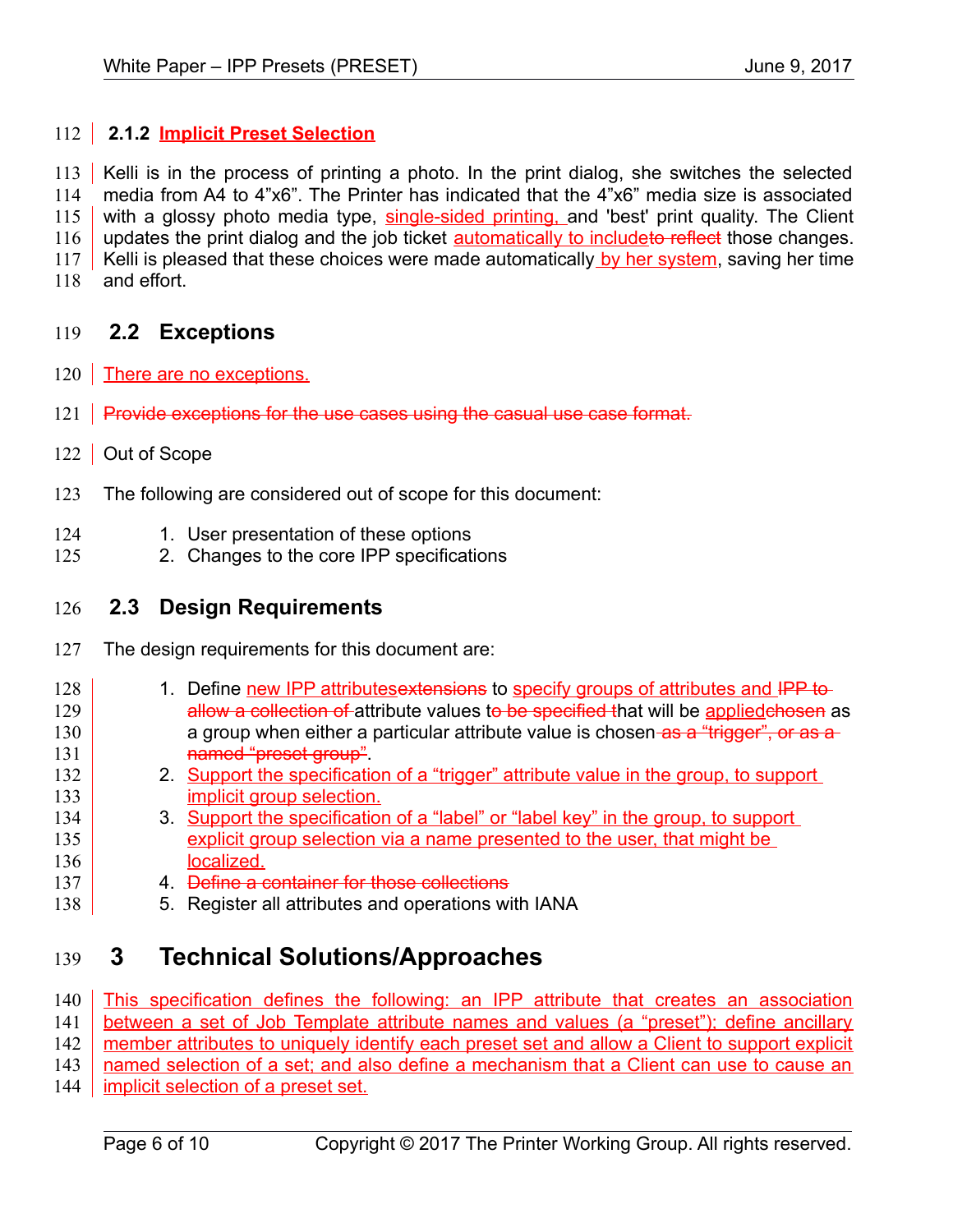This white paper defines the "preset-col" attribute, that specifies a group of attributes and 145

- attribute values with an associated label and "trigger", whose match causes the group of 146
- attribute values to be applied. This is functionally similar to the "job-constraints-supported" 147
- and "job-resolvers-supported" attributes [\[PWG5100.13\],](#page-8-1) but the latter attributes don't 148
- appear to meet all the needs of this application. The "job-constraints-supported" attribute lacks a named label, which could be added, but isn't really applicable to the "constraints / 149 150
- resolvers" system. Additionally, there is a risk that Clients that support IPP constraints 151
- might not support the use of IPP constraints in this "positive constraint" manner. 152

## **4 Printer Description Attributes** 153

154 | "job-presets-supported-col" (1setOf collection)

The "job-presets-supported" attribute provides a set of collections, where each collection consists of a "preset-key (keyword | name(MAX))" attribute and a group of attribute names and values, to be applied all at once by the Client. Each "preset-key" MUST be unique within a "job-presets-supported" attribute, so that a particular preset can be unambiguously referenced by that "preset-key". A localized string label for "preset-key" suitable for User presentation SHOULD be made available by the Printer. A Client can acquire the label by using the value of "preset-key" as the lookup key in the strings catalog provided at the URL specified by "printer-strings-uri" [\[PWG5100.13\].](#page-8-1) The attribute names and values MUST be supported by the Printer and be listed in its 155 156 157 158 159 160 161 162 163

- Printer Description attributes. The set of attribute values MUST NOT be in conflict with one 164
- another as described by a constraint in "job-constraints-supported". 165
- A Printer MUST support the "job-presets-supported" attribute if it supports the "job-triggerssupported" attribute. 166 167
- The "preset-col" attribute is a collection attribute that specifies a group of attributes and/or attribute values to be declared. This group can have a label or name that may be localized for user presentation. The group can also specify a "trigger", which is a single attribute and 168 169 170
- value. If a supporting Client detects that the User has selected this attribute value, that 171
- triggers the application of the other values to their corresponding attributes in the current 172
- job ticket. 173
- <span id="page-6-0"></span>[Error: Reference source not found](#page-6-0) lists the "preset-col" member attributes. The order of 174
- values supplied in the "finishings-col" attribute is not significant. 175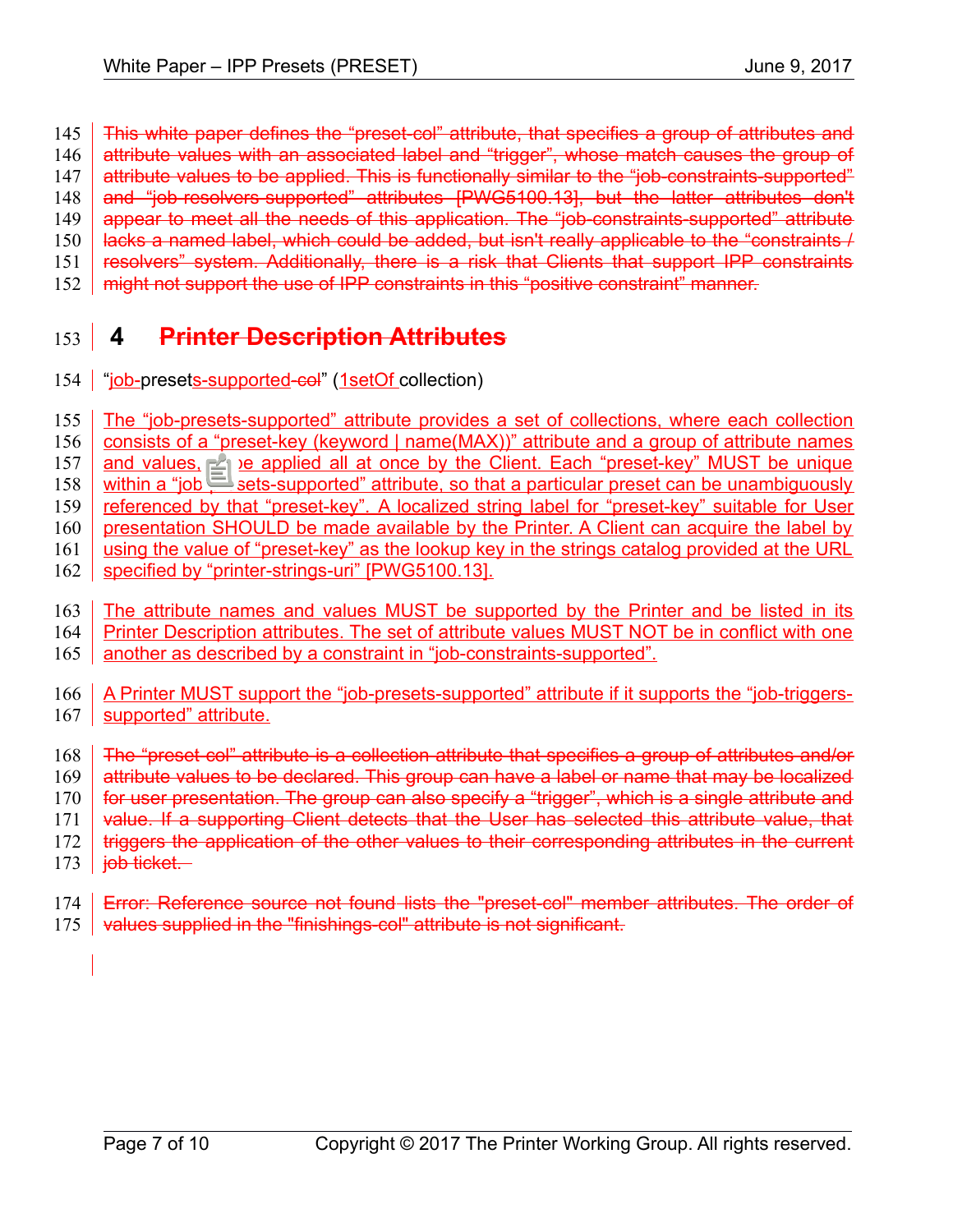Member Attribute **Client Support** Printer Support preset-label (name(MAX)) preset-trigger (collection) preset-attribute-values (collection)

*Table 1 : "preset-col" Member Attributes and support requirements*

#### **4.1.1 "preset-label" (name(MAX))** 176

The "preset-label" member attribute provides a non-localized name for the "preset-col" 177

collection. The value SHOULD be unique to allow Clients to localize them using the 178

language-specific strings file referenced by the "printer-strings-uri" Printer attribute 179

[\[PWG5100.13\].](#page-8-1) It SHOULD be descriptive so that it might be used without localization. 180

#### **4.1.2 "preset-trigger" (collection)** 181

The "preset-trigger" member attribute is an optional member attribute of "preset-col". The 182

"preset-trigger" attribute is a collection that specifies the attribute name and value that can 183

trigger the selection of this preset. Each collection consists of a "preset-trigger-name 184

(name(MAX))" member attribute plus one Job Template attributes and its value that will 185

cause the selection of this preset. The name specified by "preset-trigger-name" MAY be 186

localized using the value of "preset-trigger-name" as the key into the strings catalog 187

provided at the URL specified by "printer-strings-uri" [\[PWG5100.13\].](#page-8-1) 188

#### **4.1.3 "preset-attributes" (1setOf attribute)** 189

The "preset-attributes" member attribute is the set of attributes and values that MUST be 190

- set when this "preset-col" has been selected or its trigger has been matched. 191
- 192 | "job-triggers-supported preset-col-set" (1setOf collection)
- The "job-triggers-supported" attribute provides a set of collections, where each collection 193
- contains a "preset-key (keyword | name(MAX))" member attribute, along with an attribute 194

name and value. A Client, upon detecting that that attribute has acquired that particular 195

value, may respond by selecting the settings in the preset in "job-presets-supported" that has the matching "preset-key" value. 196 197

- 
- A Printer MAY support the "job-triggers-supported" attribute if it supports the "job-presetssupported" attribute. 198 199
- The "preset-col-set" attribute is a container for conveying the set of "preset-col" collections 201 **Fecommended by the Printer.** 200
- 202 | Internationalization Considerations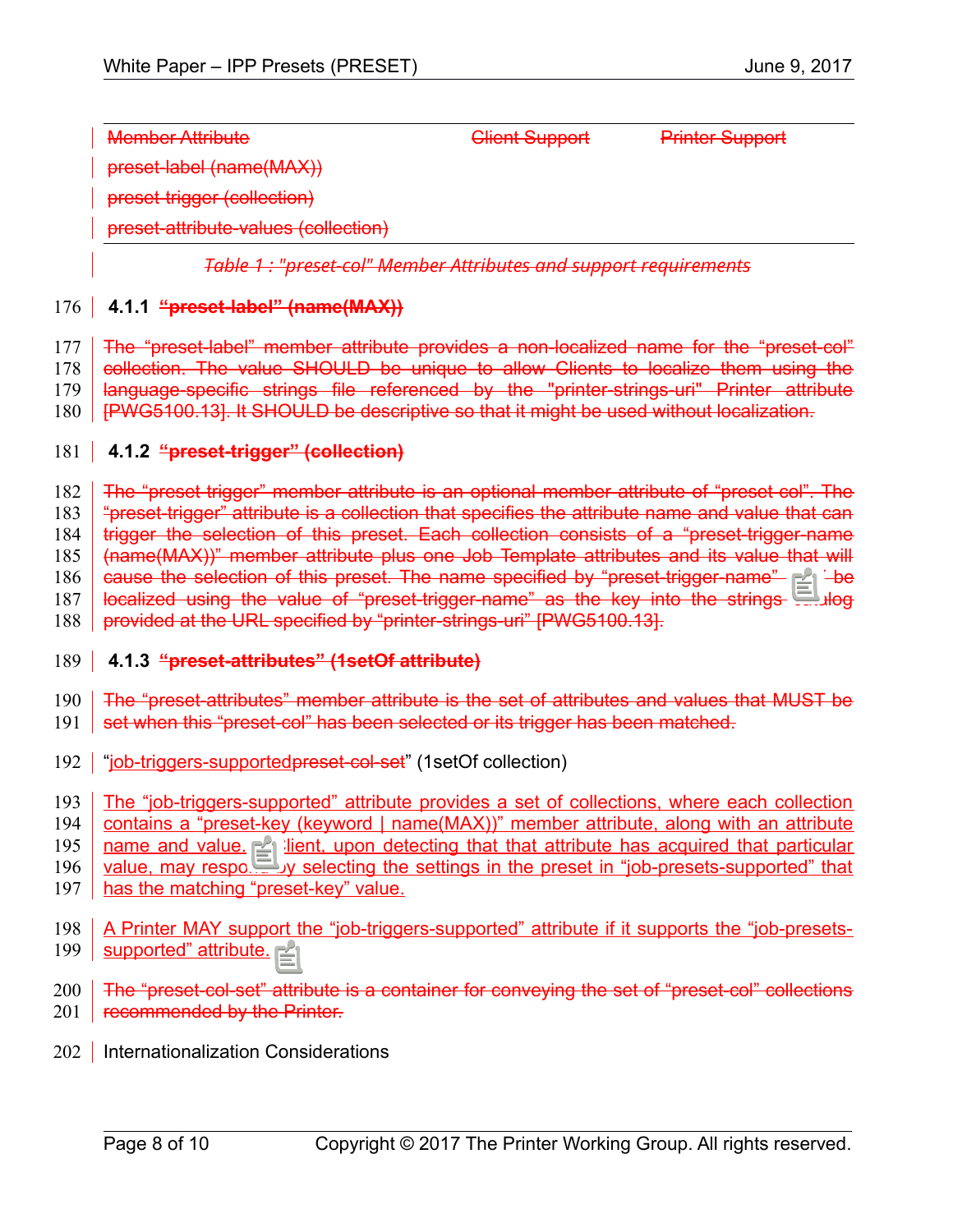For interoperability and basic support for multiple languages, implementations use the Universal Character Set (UCS) Transformation Format -- 8 bit (UTF-8) [\[RFC3629\]](#page-8-5) encoding of Unicode [\[UNICODE\]](#page-9-1) [\[ISO10646\]](#page-8-4) and the Unicode Format for Network Interchange [\[RFC5198\].](#page-8-3) 203 204 205 206

### **5 Security Considerations** 207

There are no Provide security considerations specific tofor this system other than those already defined in IPP/1.1 [\[RFC8011\]](#page-9-0) and IPP/2.[0\[PWG5100.12\]d](#page-8-2)ocument. 208 209

#### **6 References** 210

<span id="page-8-5"></span><span id="page-8-4"></span><span id="page-8-3"></span><span id="page-8-2"></span><span id="page-8-1"></span><span id="page-8-0"></span>

| 211<br>212               | [ SO10646]   | "Information technology -- Universal Coded Character Set (UCS)",<br>ISO/IEC 10646:2011                                                                                                                        |
|--------------------------|--------------|---------------------------------------------------------------------------------------------------------------------------------------------------------------------------------------------------------------|
| 213<br>214<br>215        | [PWG5100.12] | R. Bergman, H. Lewis, I. McDonald, M. Sweet, "IPP/2.0 Second<br>Edition", PWG 5100.12-2011, February 2011,<br>http://ftp.pwg.org/pub/pwg/candidates/cs-ipp20-20110214-5100.12.pdf                             |
| 216<br>217<br>218<br>219 | [PWG5100.13] | M. Sweet, I. McDonald, P. Zehler, "IPP: Job and Printer Extensions -<br>Set 3 (JPS3)", PWG 5100.13-2012, July 2012,<br>http://ftp.pwg.org/pub/pwg/candidates/cs-ippjobprinterext3v10-<br>20120727-5100.13.pdf |
| 220<br>221<br>222        | [PWG5100.19] | S. Kennedy, "IPP Implementor's Guide v2.0", PWG 5100.19-2015,<br>August 2015, http://ftp.pwg.org/pub/pwg/candidates/cs-ippig20-<br>20150821-5100.19.pdf                                                       |
| 223<br>224               | [RFC2817]    | R. Khare, S. Lawrence, "Upgrading to TLS Within HTTP/1.1", RFC<br>2817, May 2000, https://www.ietf.org/rfc/rfc2817.txt                                                                                        |
| 225<br>226               | [RFC3629]    | F. Yergeau, "UTF-8, a transformation format of ISO 10646", RFC<br>3629, November 2003, https://www.ietf.org/rfc/rfc3629.txt                                                                                   |
| 227<br>228               | [RFC5198]    | J. Klensin, M. Padlipsky, "Unicode Format for Network Interchange",<br>RFC 5198, March 2008, https://www.ietf.org/rfc/rfc5198.txt                                                                             |
| 229<br>230<br>231        | [RFC7230]    | R. Fielding, J. Reschke, "Hypertext Transfer Protocol (HTTP/1.1):<br>Message Syntax and Routing", RFC 7230, June 2014,<br>http://www.ietf.org/rfc/rfc7230.txt                                                 |
| 232<br>233<br>234        | [RFC8010]    | M. Sweet, I. McDonald, "Internet Printing Protocol/1.1: Encoding and<br>Transport", RFC 8010, January 2017,<br>https://www.ietf.org/rfc/rfc8010.txt                                                           |